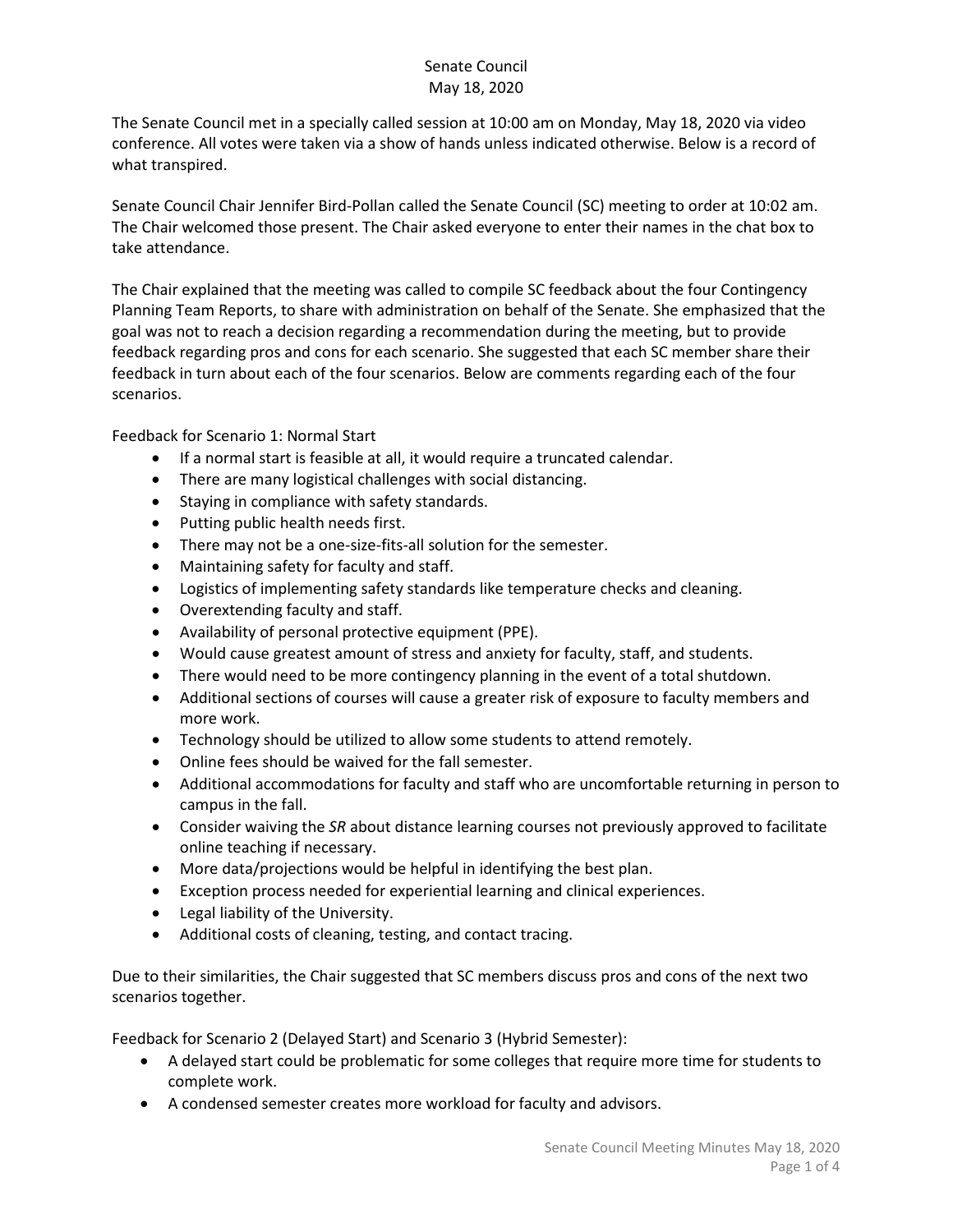- How will learning outcomes of short courses be measured/compared to regular-length courses.
- A delayed start would give faculty more time to prepare for courses.
- A three-week delay probably will not change much.
- A hybrid start would allow for an easier transition to fully online if the health situation warrants it in the fall.
- Additional faculty support would be needed to successfully teach both in person and online.
- More difficult to coordinate scheduling, use of space, safe distancing, and workload.
- Evaluation of the spring semester may provide insights for the fall.
- Experiential learning and learning outcomes are especially important for students preparing for a career.
- Delayed start/hybrid semester has many of the same drawbacks as a normal start, like COVID testing, contact tracing, and development of face-to-face and online course development.
- A hybrid start still leaves students with uncertainty.
- Outdoor classrooms do not seem feasible.

Feedback for Scenario 4: Fully Online

- The Senate needs to act if the University goes fully online.
- One size does not fit all. There will still be students that need hands-on and lab experiences.
- From a public safety point of view, it is the most feasible option.
- The fall calendar would not need to be altered.
- Retention may go down.
- Possible loss of learning outcomes.
- Loss of in-person experiences could cause students that are graduating to be less competitive in the job market.
- Students may opt for a gap year.
- Distance learning fees should be waived.
- Exceptions for experiential learning will be needed to maintain accreditation requirements for some programs.
- Faculty would not have to develop two versions (online and in person) for each course.
- Perception of lower quality and learning outcomes.
- Diminished student experience.
- Students should know as soon as possible if they will be on campus in the fall, and if courses will be online.
- Online delivery may be necessary if public schools are closed.

The Chair asked Assistant Provost for Strategic Planning and Institutional Effectiveness Annie Davis Weber to clarify SACSCOC requirements for contact hours. Weber explained that a compressed semester could require longer course meetings times. She shared that another possible solution would be to offer fewer hours awarded for fewer contact hours. Also, achieving learning outcomes will be important to demonstrate for courses without in-person meetings.

The Chair asked SC to consider:

- What if the semester is shortened, what will a course look like and what will be set as the minimum number of instructional minutes?
- What if the semester is started in person, but a faculty member needs to teach a course online that is not approved for distance learning?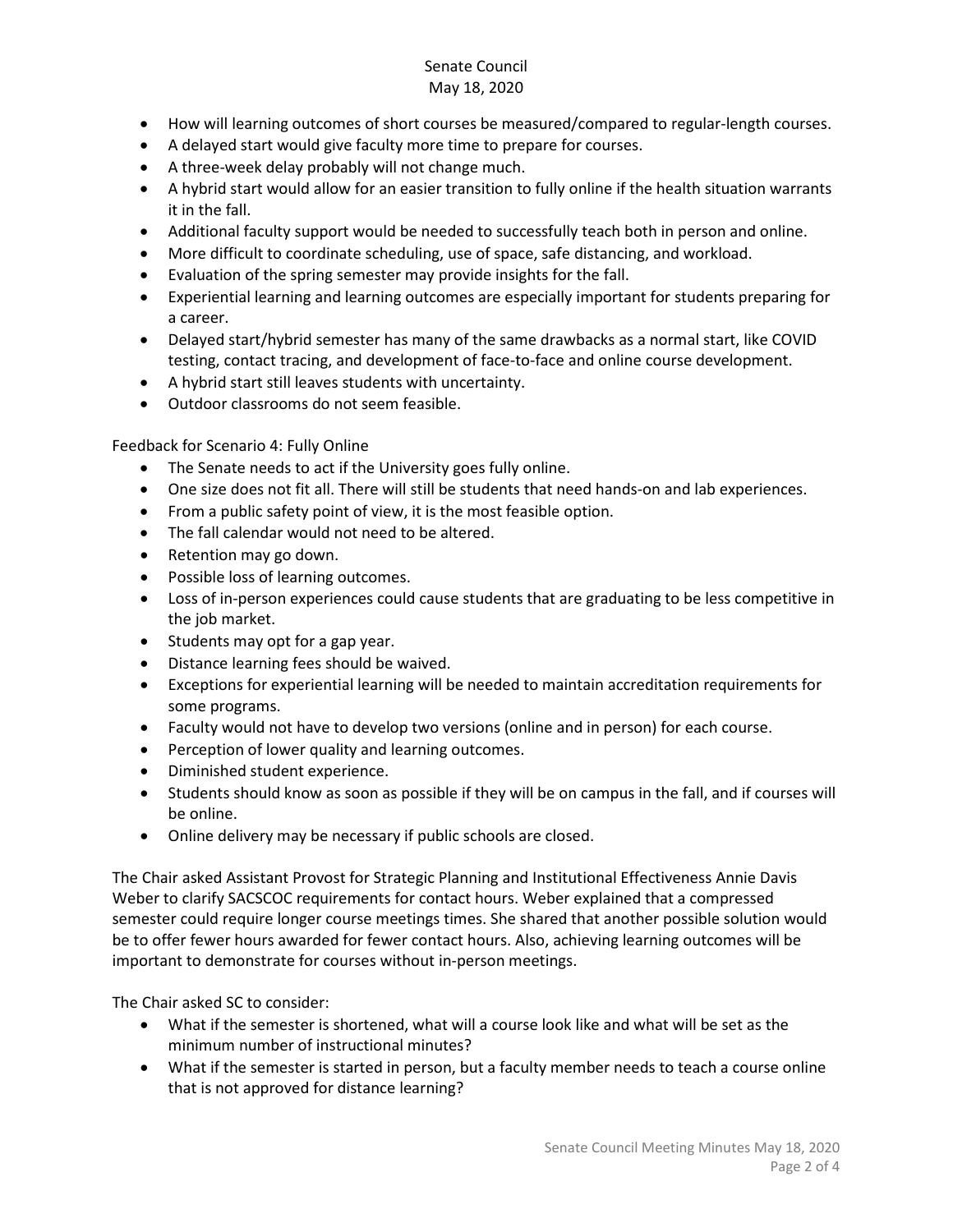• What should be the policy for excused absences for students?

Feedback from SC about these considerations included:

- General public health/safety concerns. Difficult to imagine testing, tracing, isolating, quarantining, etc. of every member of UK's on-campus community. May be cheaper financially (in terms of ensuring safety) to be totally online.
- Very difficult if faculty have to create face-to-face teaching plans and online teaching plans. This might be the worst option. Students and faculty would have more to have to deal with to plan for/accommodate both in-person and remote delivery of instruction.
- **There is not a single solution that works well for every student/discipline.** Moving entirely online would solve many problems for most programs but is not practical for every program. Experiential and clinical activities cannot be accomplished via online learning. Some students may take a year off to be able to ensure they get hand-on training.
- Breaking up one large class (100+) into smaller sections doesn't really lessen the chances of transmission. Large classes would have to be moved online. Teaching outsides isn't really a practical solution.
- Flexibility is key.
- Shortening the semester to 13 weeks would be very difficult to do. Would likely involve potential of many courses to be offered for one or two credits, not the full (typical) three credits. SACS expects learning outcomes would not be met if courses were shortened, but decreased credit hours would be acceptable to reflect the decreased instructional time. Would definitely affect students in Education who need classroom hours. If credit hours remain the same, then the course automatically becomes a compressed course, with the same content in a shorter-than-intended time frame.
- There needs to be much more data available (projected enrollment, potential layoffs, etc.) to help people make decisions and offer suggestions.
- Differential tuition for distance learning should not be applicable if courses are moved wholly or in part online in the fall. Some students may have to choose online when they otherwise normally wouldn't, or they would not choose online at all if they could avoid it. Need to know what these numbers would be, to help make informed decisions.
- No one is bound to accept either in full or in part exactly the four plans submitted by the three committees.
- Students should know as soon as possible if they will or will not be able to be on campus in the fall, and if courses will or will not be online.
- Online delivery may be necessary if public schools are closed.
- Senate has some formal responsibilities that must be recognized. (Calendar, course delivery, etc.) SC appreciates ability to comment on broader swath of concerns, as well as be consulted formally in the case of closing departments, etc.
- If courses will be online in some way mandatorily, there should not be any barriers to allowing faculty to change from in-person delivery to online delivery.
- Faculty should be kept more in loop about administrative decisions being made. Can consult with SC or Senate if broader faculty input would not be appropriate for PR purposes.
- Is not entirely clear who is making the final, very important decisions.
- Things that apply to undergrads can also apply to grads and professional students, but not all issues are the same for both groups. Research mission is important – need to have clear rules for conducting research so specific faculty advisors and grad student committees aren't developing these policies individually.